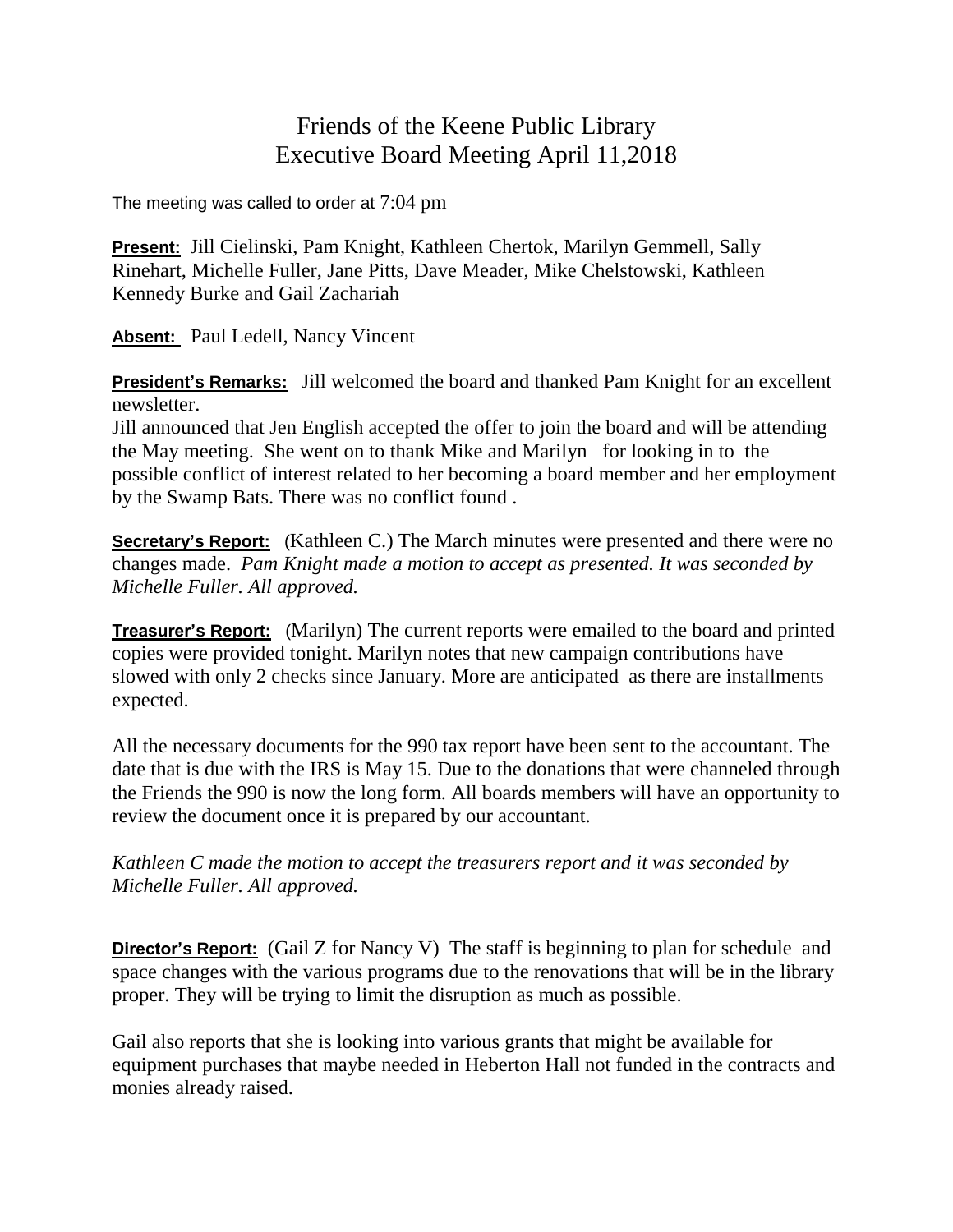Gail also reports that the WIFI Hotspot is now functional and a monthly bill will be coming. This was a budgeted item in funds provided by the Friends.

**Trustees Report:** (Kathleen K. B.) The Trustees met on March 27th. They discussed the library link with KSC and the share of the cost for this.

Also discussed was adding electrical wiring now with the walls open in Heberton in anticipation of future needs beyond what is currently contracted in the renovation.

Dedication committees are being formed and beginning to look into the various aspects of acknowledging all involved. Jill, Jane and Pam from the FKPL are involved in this dedication and recognition process with the Trustees.

Nancy V has suggested to the Trustees that a volunteer program be put together for help in guiding the public to the new spaces once the renovation is complete.

**Heberton Fund:** (Jill for Paul) The Heberton short and long term funds were down early in the year but since March they have recovered.

**Membership:** Sally reports that the Annual Appeal letter is in draft form and ready to be reviewed. Pam has volunteered to help with some formatting questions. It is expected to be sent out in early May.

**Book Sale Committee:** (Kathleen C.) Research was done regarding the purchasing of a new book donation bin. The best price available came from BroDart costing 1299.00 plus 220.83 for freight. If purchased the bin should arrive in 10 business days. *Sally Rinehart made a motion to approve an increase in the original budget for the amount of 1519.83 to purchase this bin.*

*Pam Knight seconded the motion. All approved. Kathleen C. will order the bin tomorrow April 12, 2018.*

The committee is planning on reopening the donation bin on May 1 and it would be nice to have the bin for that date. For large donations of more than 2-3 boxes the committee hopes to have folks contact through our email for direct drop off at County Hall. Signs have been made and will be posted here at that library indicating the reopen date in the next week.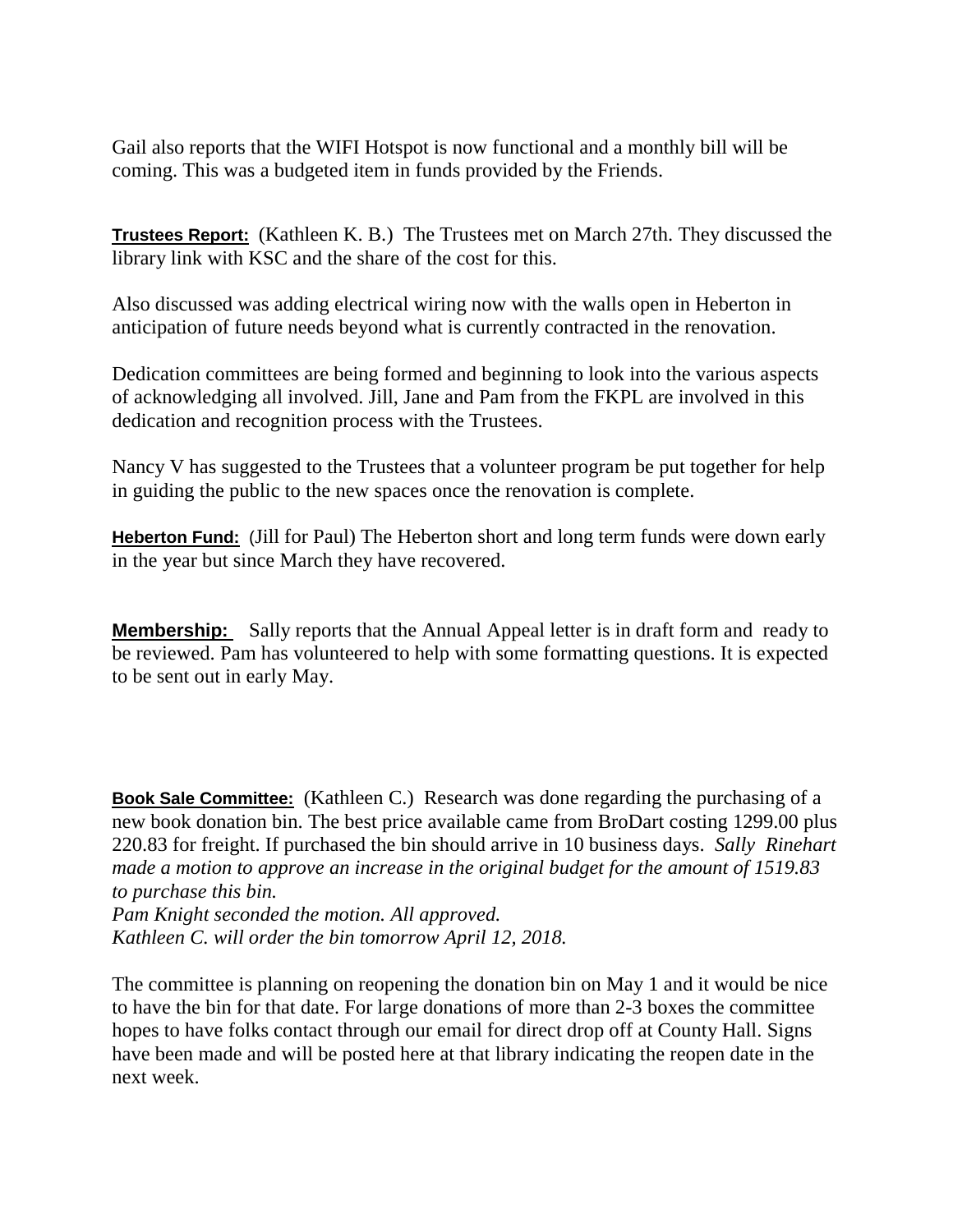The Tuesday and Thursday presort/transport days will begin May 1 and again there are very limited volunteers at this time for that task due to the physicality of that process. The book sale committee members including Will Collins from the Badger Company will each be a team leader on those various days and welcome any help.

The monthly pricing and categorizing days starting in May on the 3rd Thursday of each month until the October sale have been sent to Chris Coates at County Hall for his review and scheduling. We are waiting for his confirmation.

**KLAAC Update:** (Jane) Both Paul L. and Jane were at the meeting which was held today 4/11. The dedication and recognition committees were being formed and as mentioned Pam K. in addition to Jill and Jane are on committees.

The Recognition committee is looking at ways to recognize all of 450 donors and partners in this project.

Jane reports that the second contract was signed and a schedule is being developed for that work which will involve various updating in the library itself.

The construction project remains on schedule and Sean Wiley is taking still photos to document the project. There are also time lapse photos available of the project through the library website.

She also reports that Melanson has donated both their time and copper material to make the time capsule that will be part of the renovation project. Chuck Redfern is overseeing that committee.

**Other Business:** Jill reported that a full report will be presented at the next meeting regarding insurance updates and waiver needs for volunteers. She is waiting to hear back from The City regarding their requirements.

She did have information back from Jen Hakala at Masiello regarding cost for increasing our general liability coverage from 500,000 to 1,000,000 per event for only an additional 29.00 to our current premium. *Kathleen C. made the motion to increase our liability coverage to 1,000,000 for the additional 29.00. Mike C. seconded the motion. All approved.*

Jill reports that currently there isn't an author to speak at a Spring annual event. So, at this time the plan is to consider an event in the Fall.